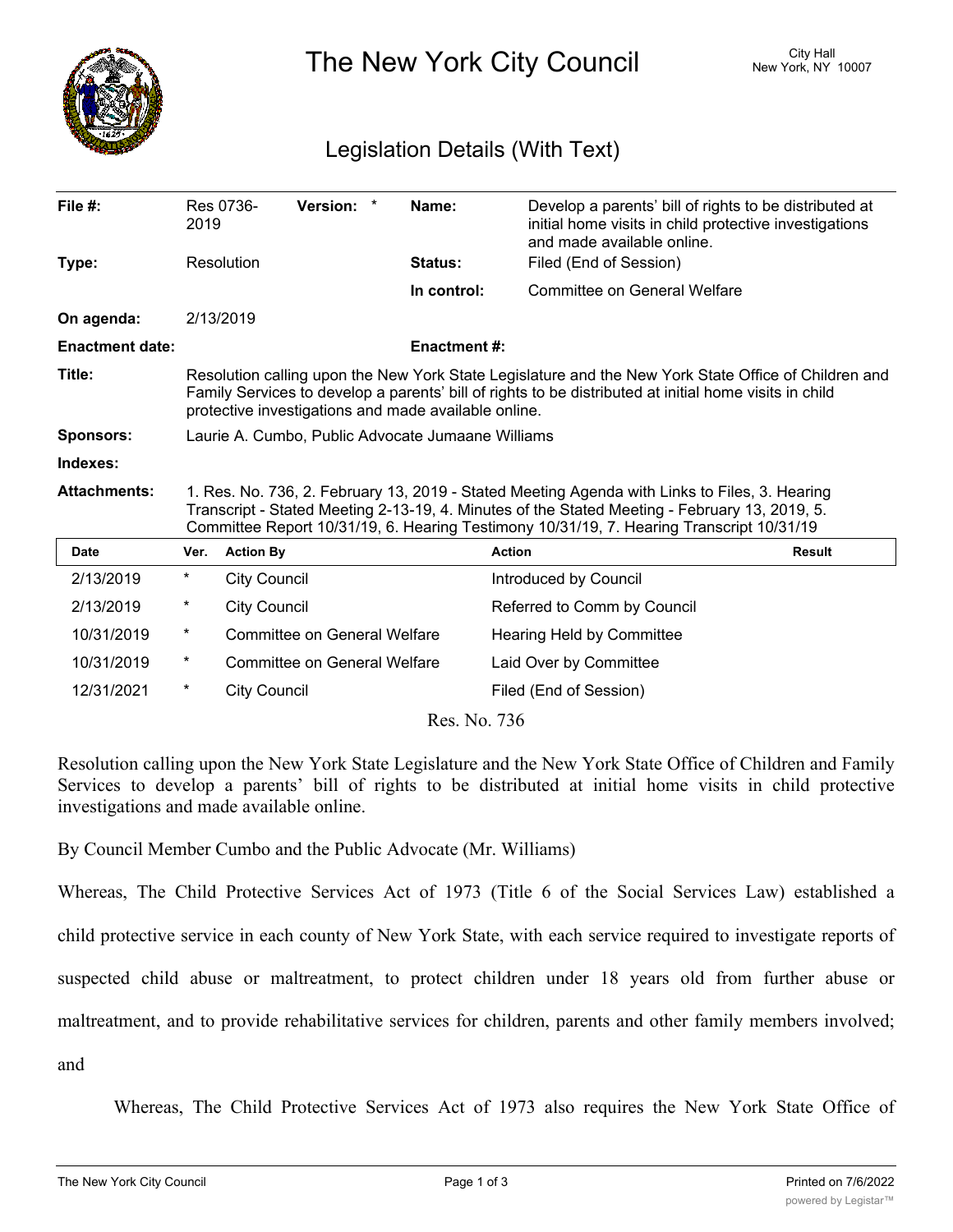Children and Family Services ("OCFS") to maintain a Statewide Central Register of Child Abuse and Maltreatment ("SCR") to receive telephone calls alleging child abuse or maltreatment within New York State and to relay the information to the appropriate local child protective service; and

Whereas, In New York City, the Administration for Children's Services ("ACS") is the local child protective service and is required to commence an investigation within 24 hours of receiving a report of suspected child abuse or maltreatment from the SCR; and

Whereas, The child protective investigation must include at least one home visit with one face-to-face contact with the parents or guardians of the child named in the SCR report; and

Whereas, According to ACS, in Fiscal Year 2014, there were 55,529 investigations of SCR reports pertaining to children in New York City; and

Whereas, According to the ACS Office of Advocacy, parents who are involved with the child welfare system are often initially frightened, suspicious, and intimidated because they lack information about and are unfamiliar with system rules and regulations; and

Whereas, According to a 2015 report by Public Advocate Letitia James, children in New York City spend more than twice as long on average in foster care as children in the rest of the country do, and many parents of children in foster care have reported difficulty accessing adequate and appropriate services from ACS, leading to unnecessary impediments to reunification; and

Whereas, A parents' bill of rights could address these problems by setting forth the rights of parents and guardians while they are involved with the child welfare system; and

Whereas, The parents' bill of rights could be distributed by child protective services caseworkers to parents or guardians at the initial home visit to ensure that parents and guardians are aware of their rights from the outset of the child protective investigation and also could be available on OCFS's website; now, therefore, be it

Resolved, That the Council of the City of New York calls upon the New York State Legislature and the